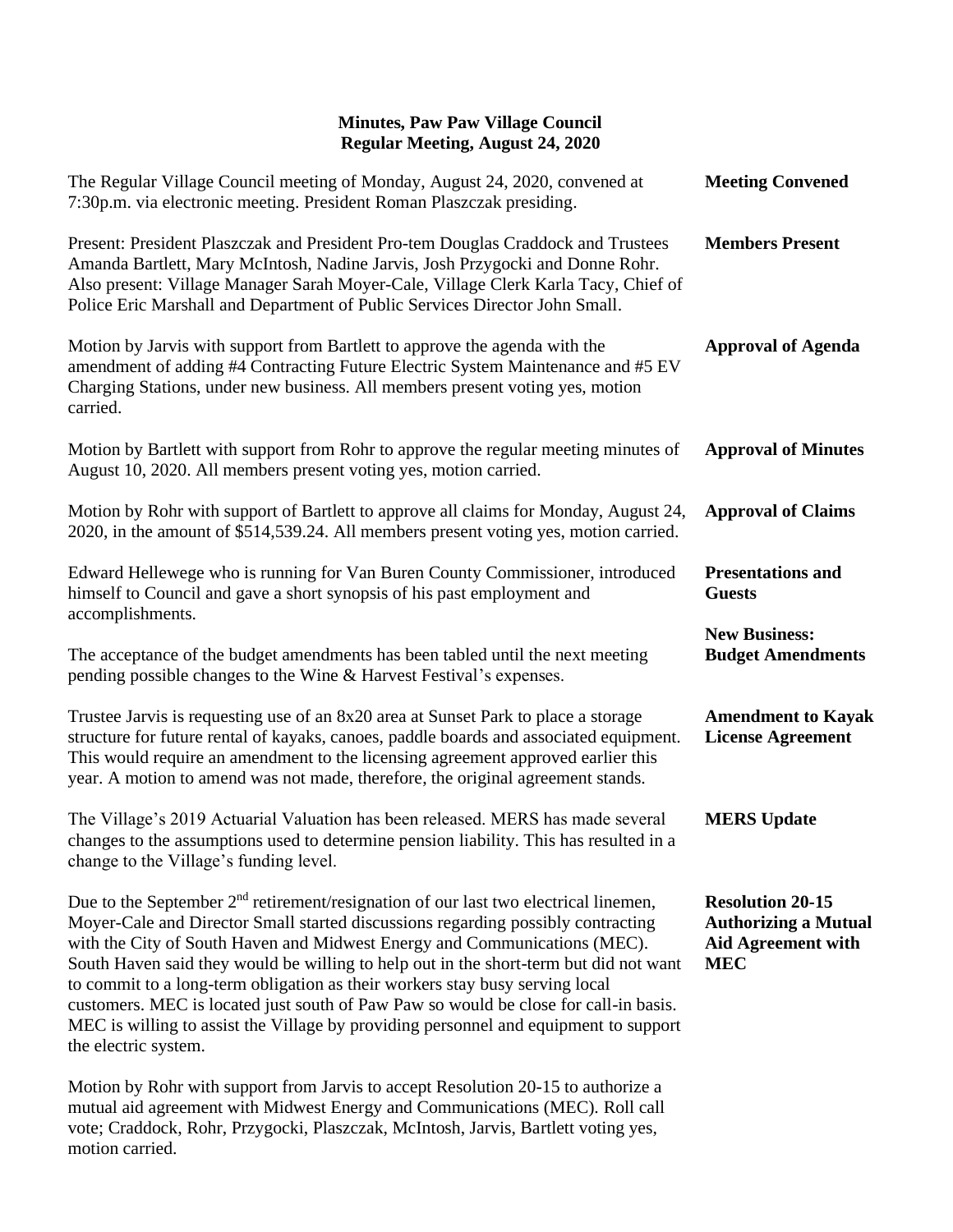## **Minutes, Paw Paw Village Council Regular Meeting, August 24, 2020**

| Hage Automotive is interested in installing two areas for EV Charging Stations for<br>electric vehicles. Hage has a funding opportunity to install these at no charge to the<br>Village. They pay all electric bills (we happen to be the provider so they will become<br>a new customer) and the Village will receive 10% of the proceeds paid by the<br>customers charging their vehicles. It is the consensus of Council to have Moyer-Cale | <b>EV Charging Stations</b>                                          |
|------------------------------------------------------------------------------------------------------------------------------------------------------------------------------------------------------------------------------------------------------------------------------------------------------------------------------------------------------------------------------------------------------------------------------------------------|----------------------------------------------------------------------|
| obtain more information regarding the charging stations.                                                                                                                                                                                                                                                                                                                                                                                       | <b>Ongoing Business:</b><br><b>Streetscape Update</b>                |
| Moyer-Cale updated Council on the progress being made in regards to the upcoming<br>Michigan Avenue streetscape project.                                                                                                                                                                                                                                                                                                                       | <b>Committee Meetings</b><br>and Reports<br><b>Finance and Admin</b> |
| Rohr reported the Finance and Admin Committee discussed the framework for a<br>cultural hiring ad and the start of the GovHR DPS department evaluation                                                                                                                                                                                                                                                                                         | <b>Public Services</b>                                               |
| No Report.                                                                                                                                                                                                                                                                                                                                                                                                                                     |                                                                      |
| No Report.                                                                                                                                                                                                                                                                                                                                                                                                                                     | <b>Parks and Rec</b>                                                 |
|                                                                                                                                                                                                                                                                                                                                                                                                                                                | <b>DDA</b>                                                           |
| Plaszczak reported the DDA board approved a \$5,000 facade grant for Pipe Dreams.                                                                                                                                                                                                                                                                                                                                                              | <b>Economic Develop</b>                                              |
| No Report.                                                                                                                                                                                                                                                                                                                                                                                                                                     |                                                                      |
| No Report.                                                                                                                                                                                                                                                                                                                                                                                                                                     | <b>Farmers Market</b>                                                |
|                                                                                                                                                                                                                                                                                                                                                                                                                                                | <b>Fire Board</b>                                                    |
| No Report.                                                                                                                                                                                                                                                                                                                                                                                                                                     | <b>Historical Committee</b>                                          |
| No Report.                                                                                                                                                                                                                                                                                                                                                                                                                                     | <b>Housing Commission</b>                                            |
| No Report.                                                                                                                                                                                                                                                                                                                                                                                                                                     |                                                                      |
| No Report.                                                                                                                                                                                                                                                                                                                                                                                                                                     | <b>Maple Lake</b><br><b>Preservation</b>                             |
|                                                                                                                                                                                                                                                                                                                                                                                                                                                | <b>Planning Commission</b>                                           |
| No Report.                                                                                                                                                                                                                                                                                                                                                                                                                                     | <b>Wellhead Protection</b>                                           |
| McIntosh reported the Wellhead Protection Committee met to discuss signage for<br>water sites, water supply emergencies, employee training programs and                                                                                                                                                                                                                                                                                        |                                                                      |
| planning/zoning.                                                                                                                                                                                                                                                                                                                                                                                                                               | Wine & Harvest                                                       |
| No Report.                                                                                                                                                                                                                                                                                                                                                                                                                                     | <b>Council Member</b><br><b>Comments</b><br><b>Plaszczak</b>         |
| Plaszczak encouraged council members to return their forms for Moyer-Cale's                                                                                                                                                                                                                                                                                                                                                                    |                                                                      |
| evaluation by the next meeting as he would like to discuss at the $2nd$ meeting in                                                                                                                                                                                                                                                                                                                                                             |                                                                      |

September. Plaszczak also noted that former Village President Charles Smith, has

passed away.